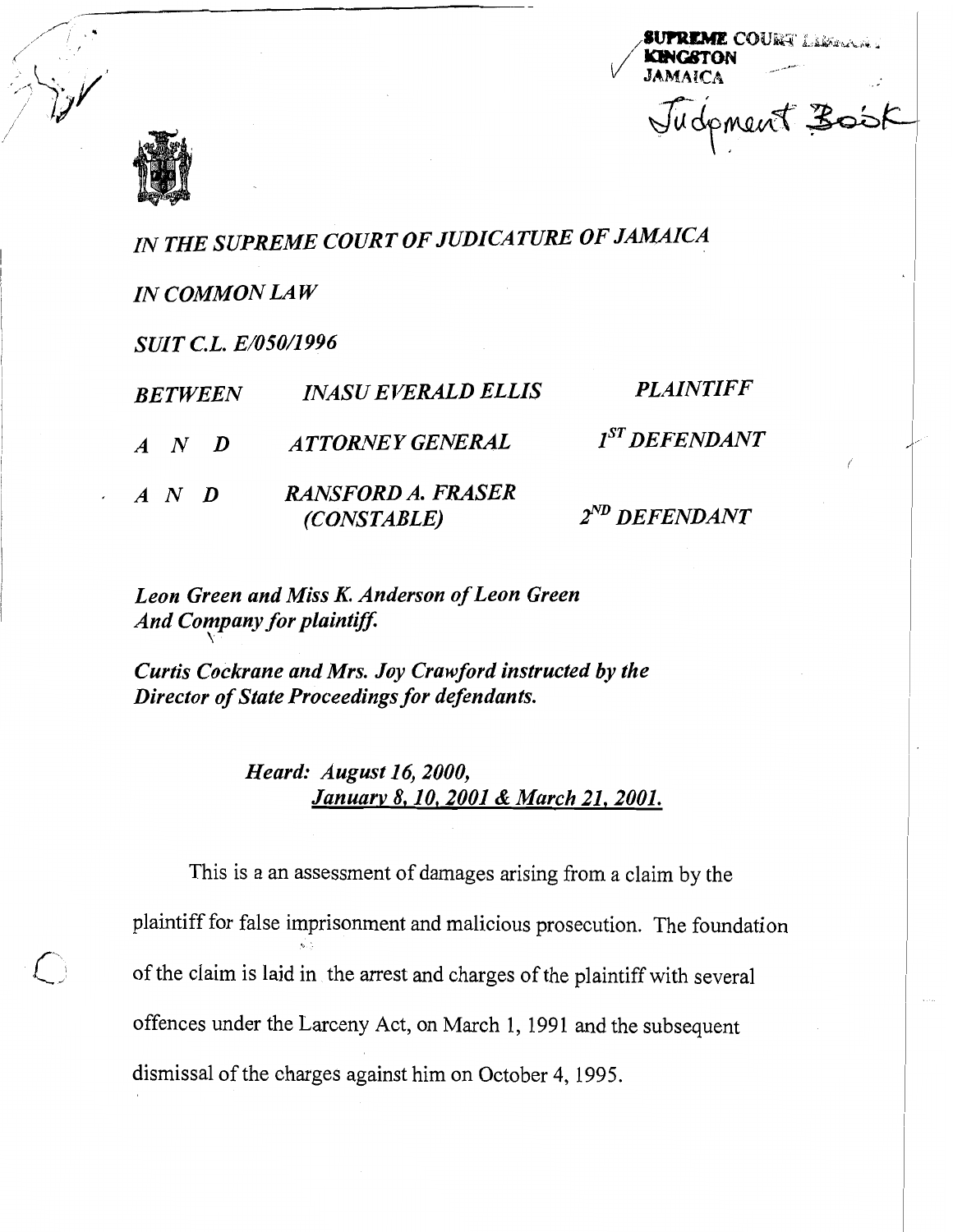At the time of his arrest, the plaintiff was employed to the Government of Jamaica as a Forester 2 (PST/GN2) assigned to the Forestry Department of Agriculture. He was stationed at an office in Port Antonio in the parish of Portland.

He testified that on the morning of March 1, 1991 the  $2<sup>nd</sup>$  defendant attended his office and informed him that he required a statement from him pertaining to irregularities in his department and invited him to accompany him to the police station. He acceded to the request and on arrival at the police station at about 9:00 a.m. he was detained there until 5:30 p.m. or 6 p.m. when he was admitted to bail.

It was further related by him that at the police station he was exposed to the scrutiny of members to the public. He attended court on 32 occasions and on some of those occasions he was subject to the stare of many persons. It was also disclosed by him that as a consequence of his arrest he has lost his social standing, his reputation has suffered and he has experienced severe emotional injury.

I will first consider the claim for false imprisonment. On the plaintiff's arrival at the police station he was directed to a room in which he remained from 9:a.m. until 2:30 p.m. At 2:30 p.m. he w as transferred to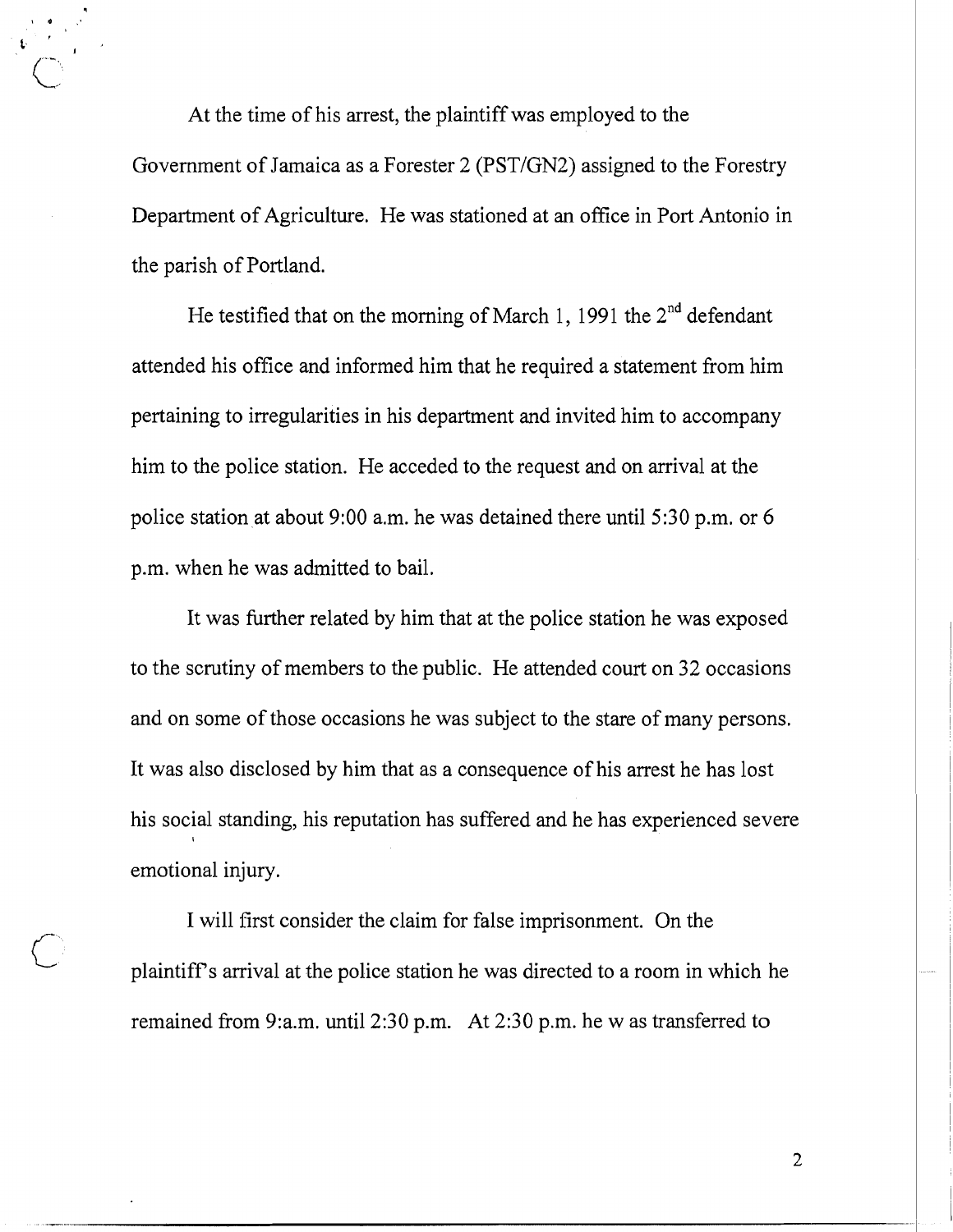another room in which questions and answers were administered until 5:30 p.m. or 6:00 p.m., at which time he was released on bail.

Although he asserted that his detention lasted from 9:00 a.m. to 5:30 p.m. or 6:00 p.m., this would have been 8 or 9 hours. He averred in his statement of claim that he had been detained for 7 hours. He is bound by his pleading. It must be taken that he was deprived of his liberty for only 7 hours.

The period of his imprisonment would have resulted not only a loss of liberty but also loss of dignity and would have caused mental suffering. He complained of feeling humiliated and embarrassed and disgraced by this. I accept that he did.

He was forced to withstand the callous behaviour displayed by the 2<sup>nd</sup> defendant in leaving him to stand in a room at the police station for several hours, open to the public's view and ridicule. This coupled with the fact that he had to remain at the police station for 7 hours without food or drink must have augmented his mental pain.

Several cases were cited with a view to assist the court in its computation of an award. In my opinion only the case of *C.L.* 1992  $\overline{G063}$  v *Gordon v Attorney General* offers useful guidance in the assessment of an award. In that case the plaintiff, a security officer, was falsely imprisoned at

 $\bigcirc$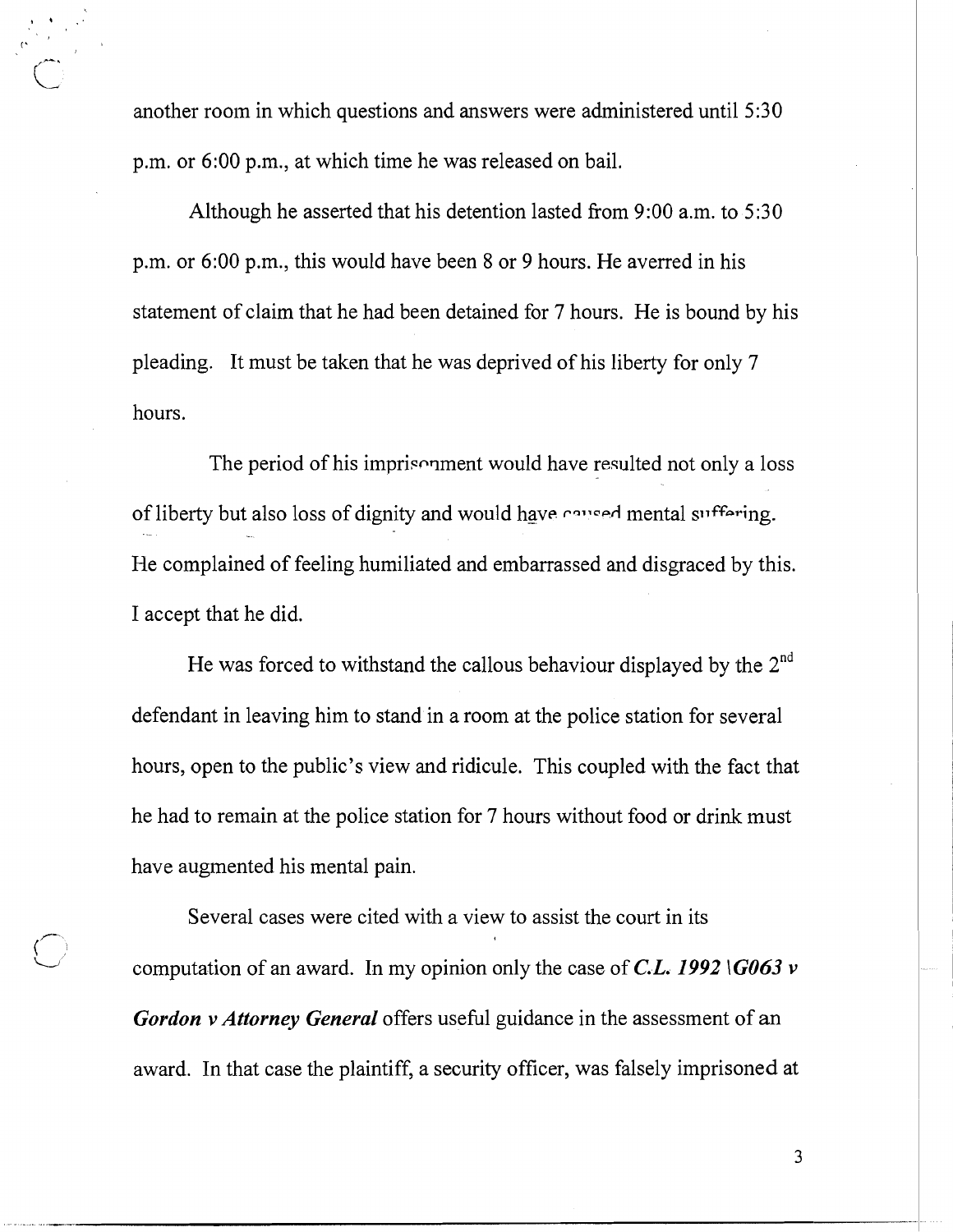the Half Way Tree Police Station on May 2, 1991 and released on May **3,**  1991 without any charges being laid against him. An award of \$60,000.00 for false imprisonment was made.

In the case under review the plaintiff had been detained for 7 hours. Charges were laid against him; they were dismissed. Although his period of imprisonment was shorter than that of the plaintiff in Gordon's case, I am of the view that his imprisonment also merits an award of \$60,000.00.

I will now turn to the claim for malicious prosecution. The plaintiff, consequent on his being arrested and charged, was compelled to attend court on 32 occasions at the Resident Magistrates Courts in Port Antonio and in Buff Bay. As a result, the threat of a conviction loomed heavily over his head. This threat continued until the date of his discharge.

He is a Justice of the Peace. For 10 years prior to his arrest he performed duties as a lay magistrate, these duties he enjoyed. As a lay magistrate he would have acquired an enviable position. The status accorded thereto, is experienced by a privileged few. The act of his being deprived of executing his lay magisterial functions must have deeply **'j/** wounded his feelings.

 $\sqrt{}$ 

Before his arrest he was a well-respected, prominent and popular member of his community. Invitations would be extended to him to attend

 $\overline{4}$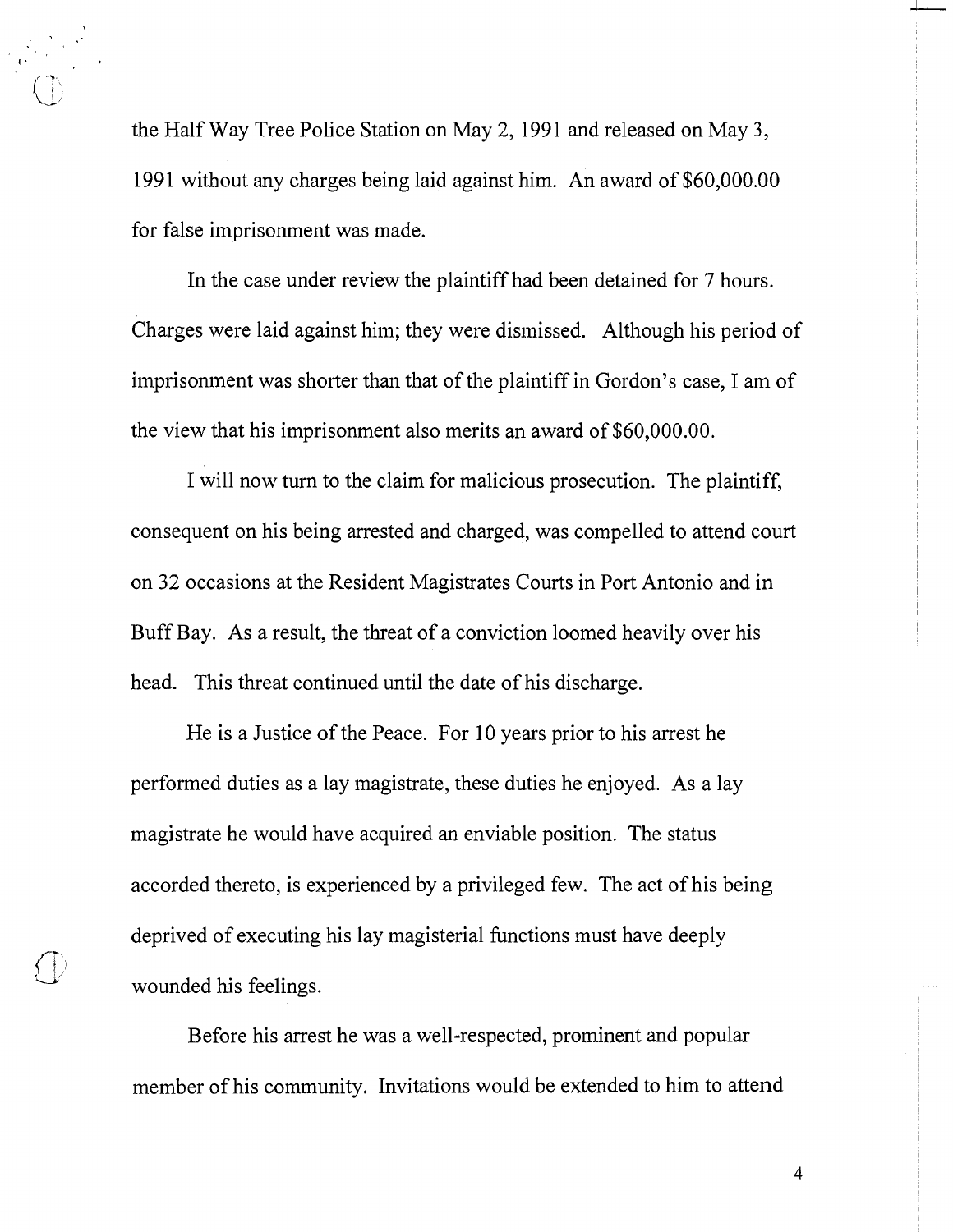all important functions in his parish. These invitations were no longer forthcoming after his arrest.

He revealed that he was accustomed to entertain lavishly. Since the incident he no longer entertains because he has become depressed and withdrawn. He stated that he was shunned by his friends and his social life has been destroyed. One of his witnesses, Mr. Orville Anderson, gave evidence in support of this. His wife Mrs. Linda Ellis also gave evidence that the plaintiff used to entertain but since the incident no longer does so. He hardly leaves the home and only a few friends visit their home.

Dr. Ruth Doobar, Clinical psychologist also gave evidence on behalf of the plaintiff. She stated that she had known the plaintiff since 1973. When she first met him he was gregarious, cheerful and friendly. He attended her office in May 1999, at which time she observed a great change in his demeanor, his emotional and mental status. He was serious and tearful. He related to her what had happened.

He did not want to work, and he had lost his self-esteem. He was suffering from psychoneurosis which was expressed in depression. She opined that he had been psychologically destroyed.

The plaintiff stated that his mental condition had resulted in his suffering erectile dysfunction and he has been unable to continue sexual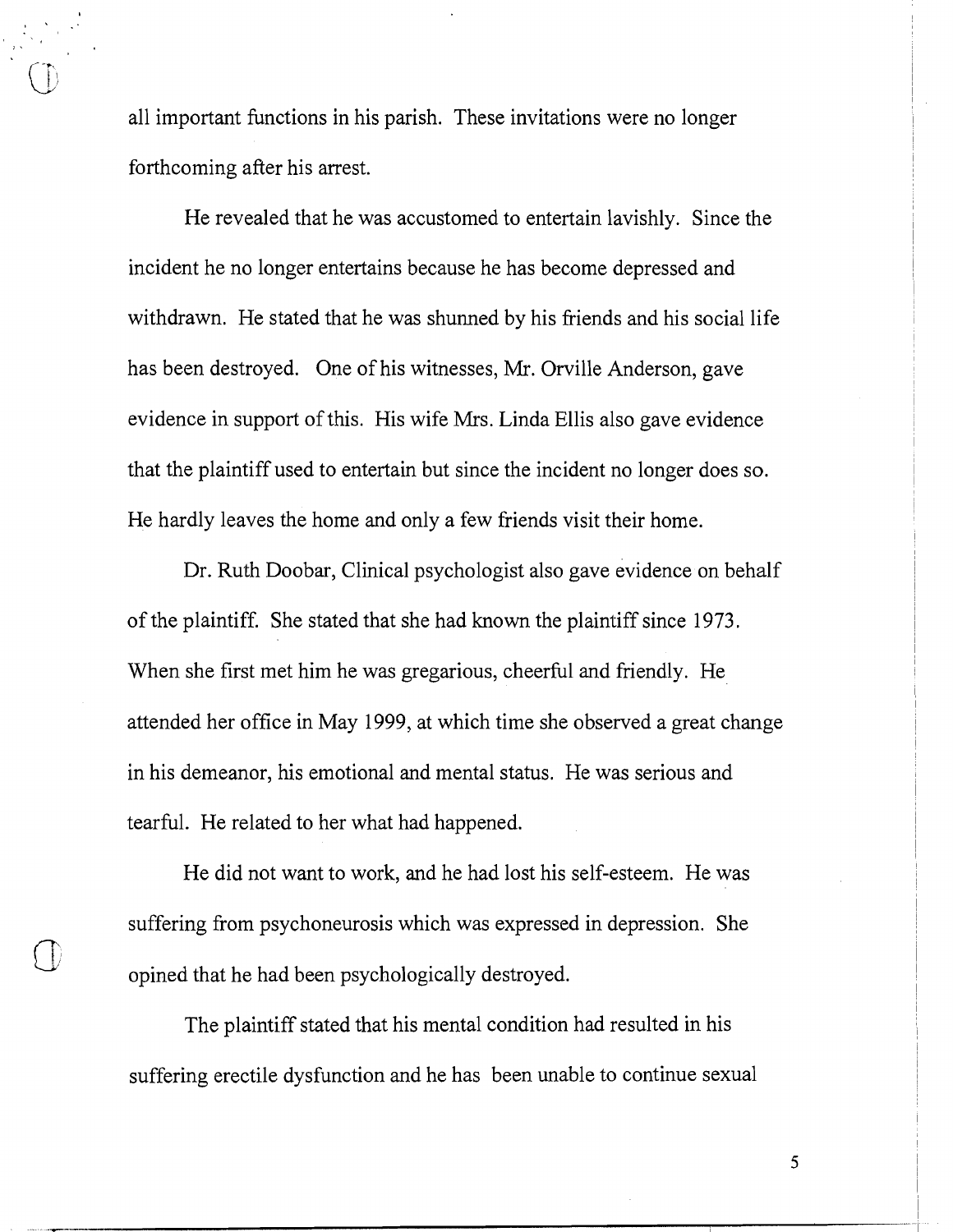relationship with his wife. Mrs. Linda Ellis also testified that since the incident no sexual intercourse has taken place between the plaintiff and herself. She disclosed that prior to that, their sexual relationship had been normal.

It is clear that the plaintiff has lost his self confidence and has displayed low self-esteem. These characteristics are a natural cause of the prosecution. His societal withdrawal, born out a mental anguish, would not only be connected to the prosecution but also to the burden of having to attend court 32 times.

He was subjected to undue mental pain. This would have first become manifest during his detention at the police station when a crowd consisting of approximately 500 persons went to inspect him and made contemptuous remarks about him. His anguish and embarrassment was further compounded when he attended the Court on the first morning when a crowd of at least 750 persons went to view him.

Further mental stress was imposed on him when his friends no longer chose to associate with him. His distress have would also been increased by his recognising that not only his friends and acquaintances had no longer held him in high regard but society as a whole had an unsavoury opinion of him.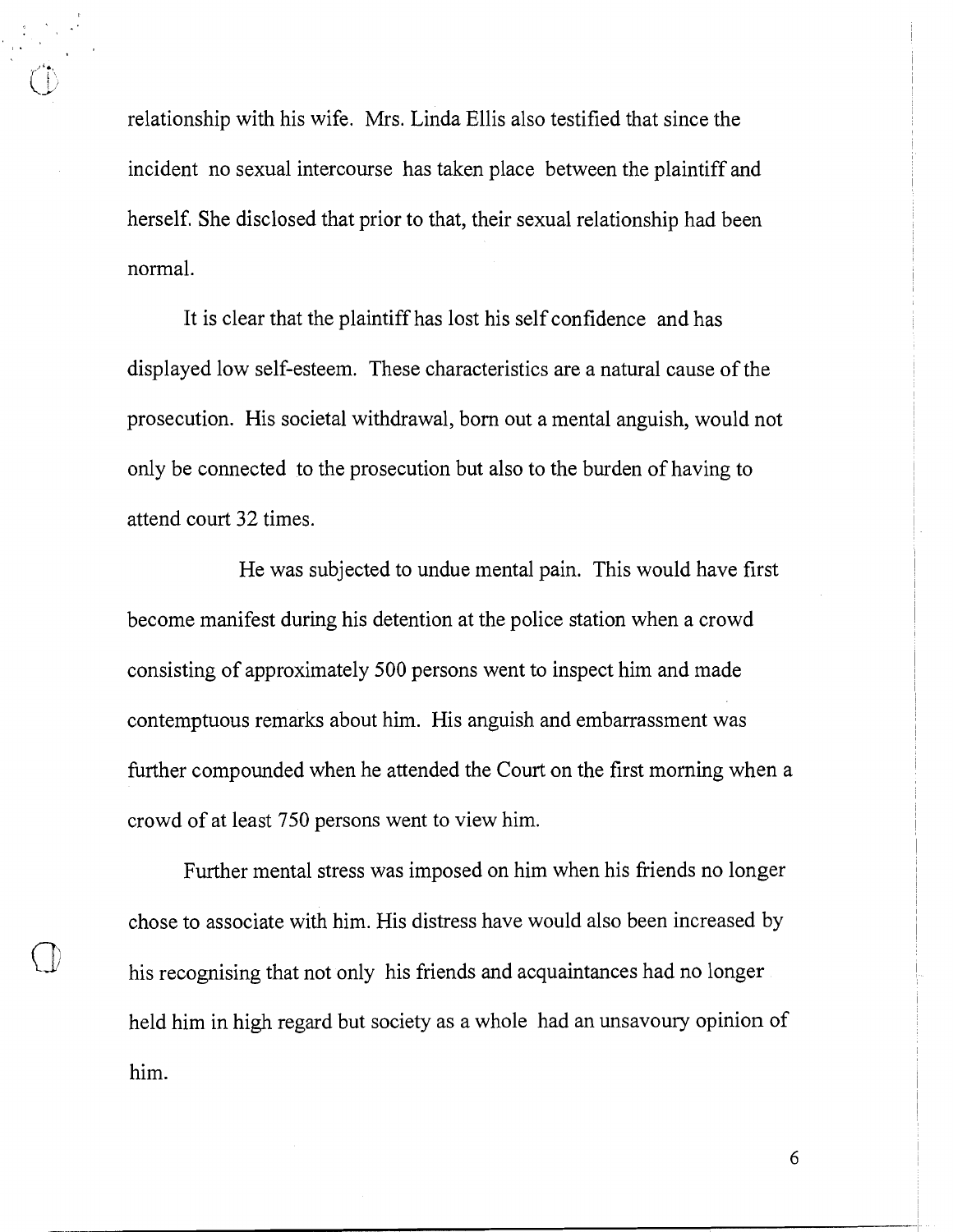It is clear that the plaintiff had not only suffered damage to his reputation but also to his feelings and his health. There is no doubt he had been ostracized. There is also no doubt he that he had suffered indignity, humiliation and embarrassment by the fact that the charges were preferred against him.

I will now address the matter of an award under this head.

Mr. Green cited the case of *SCCA 70/96 Abrahams and The Gleaner Co. and Another* and urged that this case be used as a guide in the computation of an award. In my judgment, no reliance can be placed on this case as a foundation for the measure of damages in the present case.

It is a settled principle that a court is constrained to assess damages for non-pecuniary losses by reference to previous awards in comparable cases. Comparable cases, in this context, must be with reference to cases of similar nature, cases of the same ilk.

The cause of action in Abraham's case is libel. The causes of action in the present case are false imprisonment and malicious prosecution. The tort of defamation exists to protect reputation. In libel cases the injury to reputation is the principal element and damages for injury to reputation recoverable. In action for false imprisonment and malicious presentation damages for injury to reputation, may or may not be recoverable.

 $\tau$ 

,'-')'..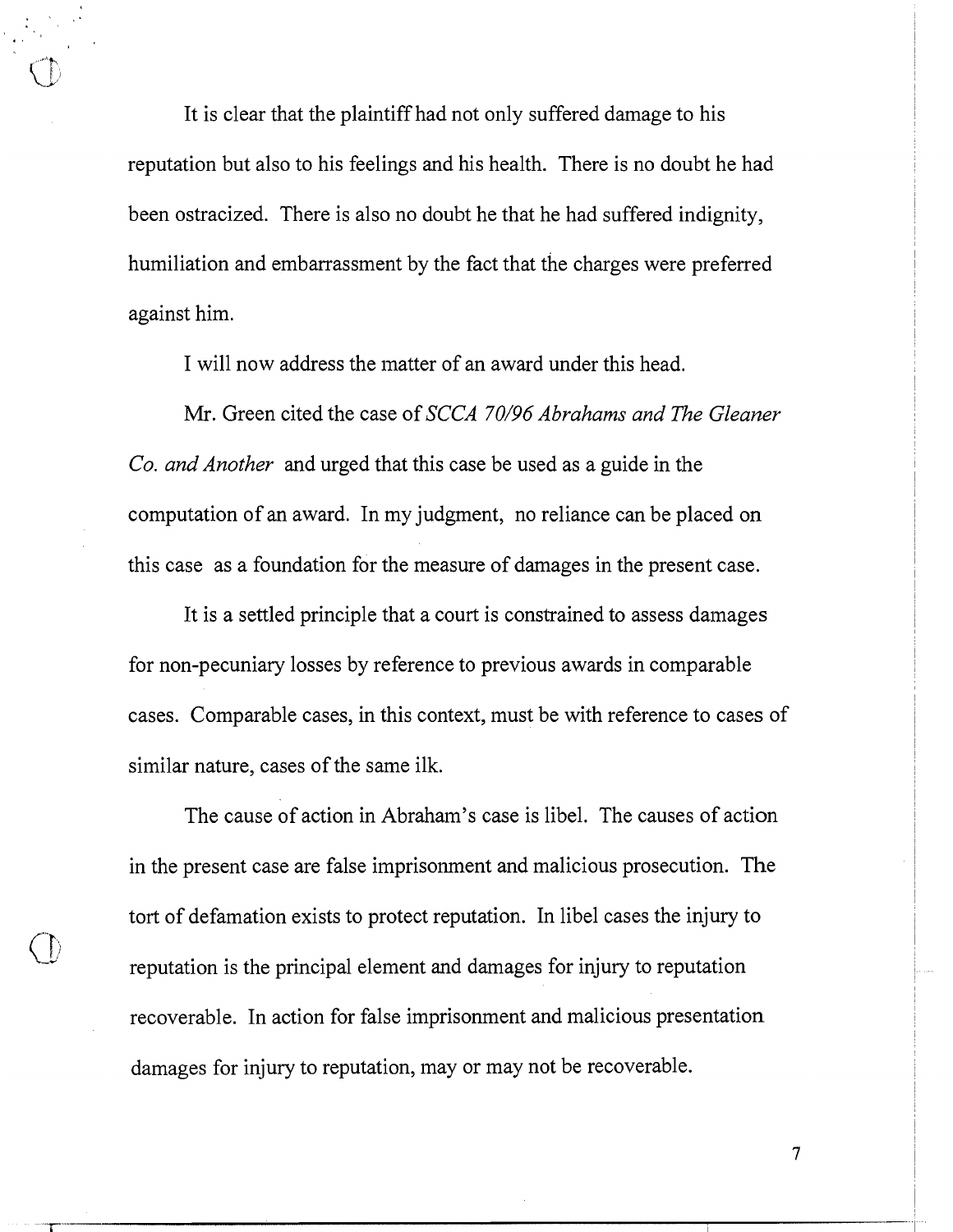In my view the case C.L H221/1985 Henry v Attorney General and Another would offer appropriate guidance in the making of an award. In that case, the plaintiff is an attorney-at-law and was at the material time the Executive Director of the Public Sector Organisation of Jamaica. He was kept in cage at police station for an hour, later arrested charged and was admitted to bail the same day. His arrest was carried on a Radio broadcast and was also published in the Star Newspaper. The charge against him was dismissed. He was awarded \$1 50,000.00 for the arrest and malicious prosecution

In the present case the plaintiff was at time of his arrest a civil servant and Justice of the Peace. He was detained for 7 hours by police. A broadcast of his arrest was carried on radio. In my view a similar award of \$150,000.00 would be adequate compensation for his having been maliciously prosecuted.

The plaintiff also seeks aggravated damages. Certain acts on the part of the  $2<sup>nd</sup>$  defendant were disdainful, grossly insultive and offensive to the plaintiff. He ridiculed the plaintiff by referring to him as the "big man" he had heard about.

Qj **r** 

He did not perrnit the plaintiff to communicate with his director at the Ministry of Agriculture despite the plaintiff's request so to do.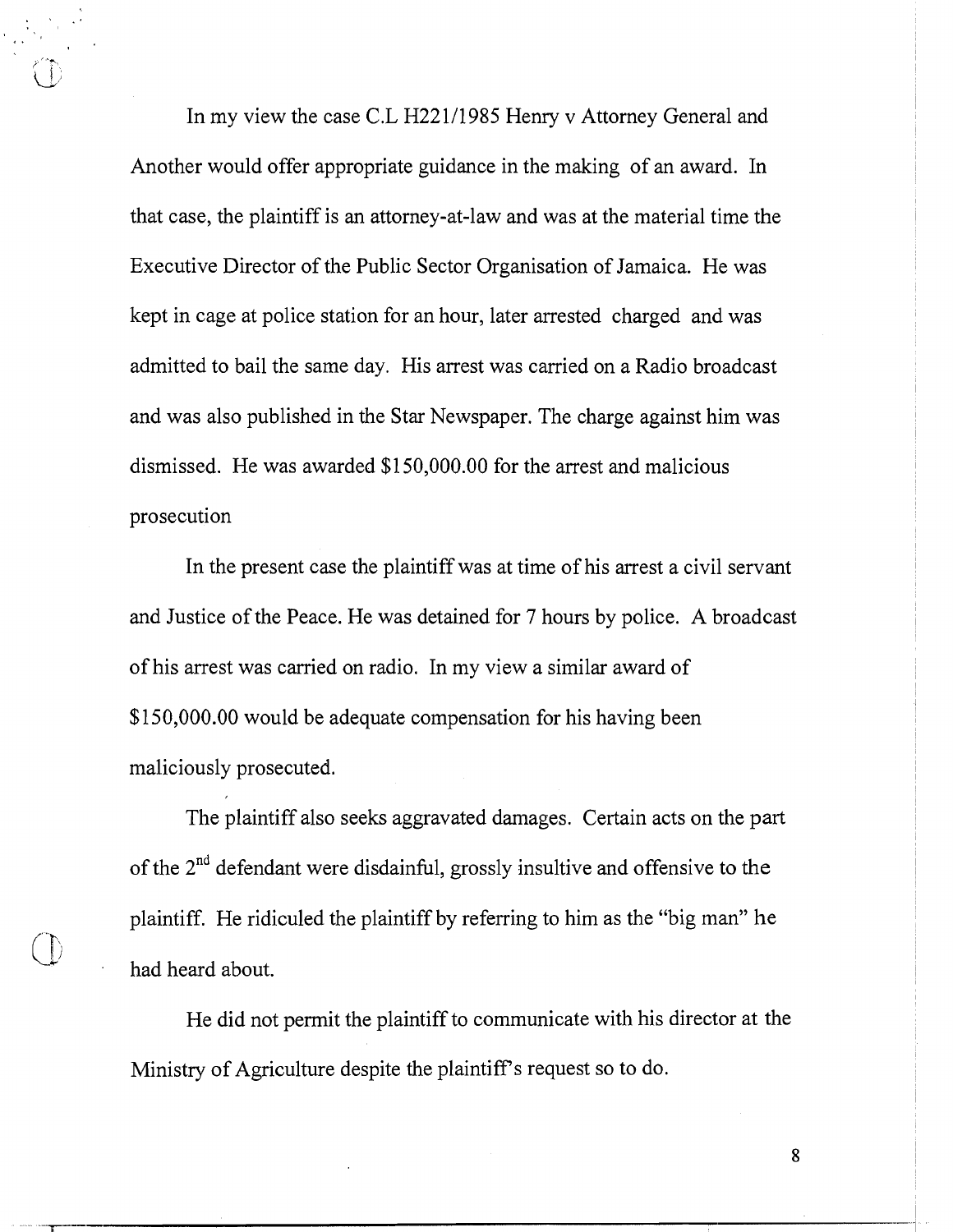The plaintiff was left standing in a room for  $5\frac{1}{2}$  hours. During the period of the his detention he was offered no refreshment nor was he granted an opportunity to secure food or drink. The  $2<sup>nd</sup>$  defendant's action can only be interpreted as his having willfully embarked on a course of conduct to humiliate the plaintiff.

The crown had this charge pending against he plaintiff for almost 5 years. The prosecution was under an obligation to have disposed of this matter within a reasonable time in order to avoid injustice being done to the accused. The period between the date of the plaintiff's arrest and the date of his discharge cannot be regarded a reasonable time. It was not only unreasonable but also unjust to have held the plaintiff under the threat of a conviction for such a long period.

The arrest of the plaintiff was aired by Jamaican Broadcasting Corporation, a medium which enjoys islandwide coverage. The news item was submitted by a prominent news anchor woman from the town of Port Antonio . Persons who heard it would have formed an unfavourable opinion of the plaintiff

The behaviour of the arresting constable, the failure of the prosecution to have disposed of the matter within a reasonable time and the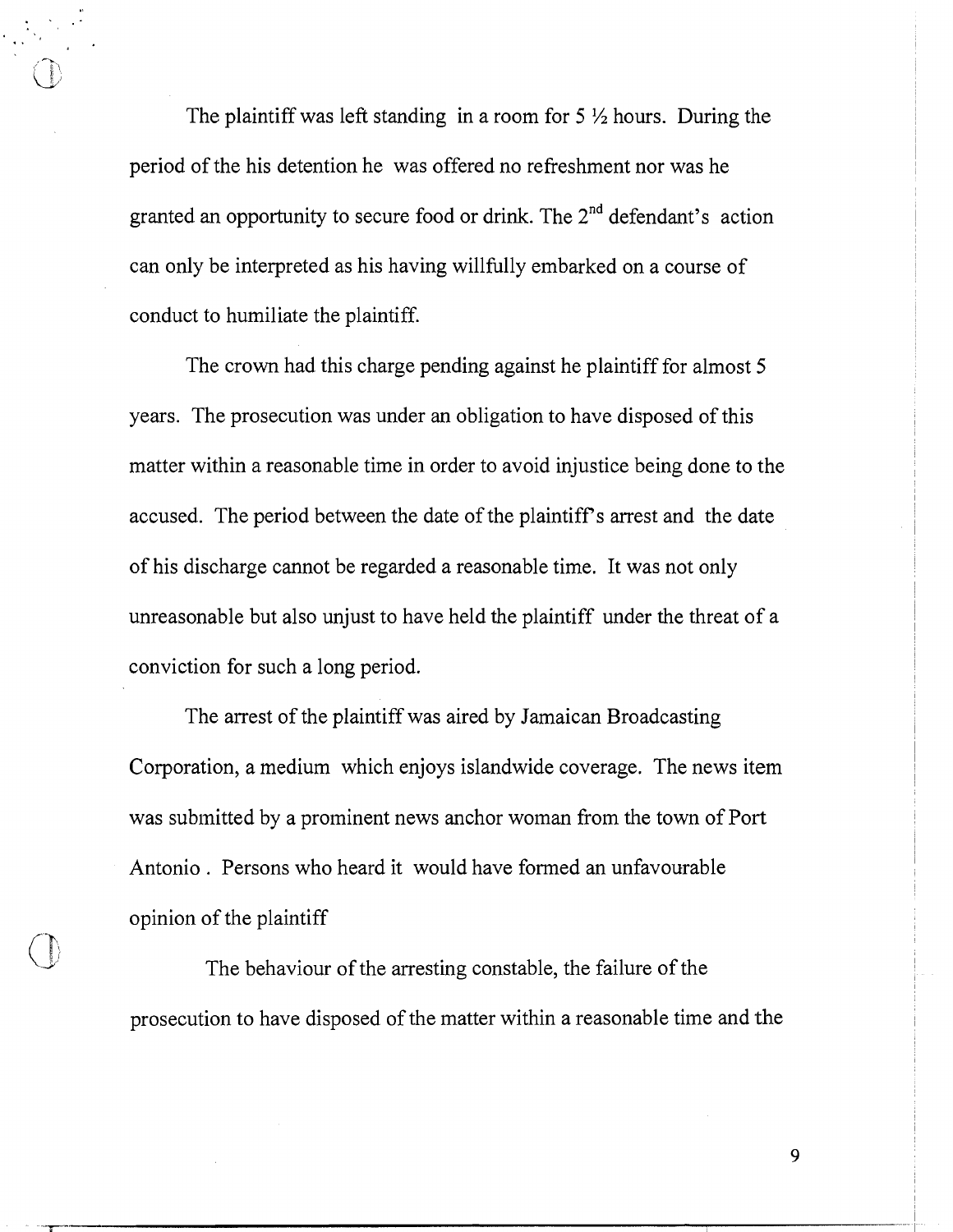fact that the arrest had been publicized, warrant the plaintiff being awarded aggravated damages.

In Henry v Attorney general and Another (supra). The plaintiff was awarded \$200,000.00 for aggravated damages as a result of the arresting officer acting in an unprofessional manner causing the plaintiff embarrassment, humiliation and insult.

It is my view that in light of the fact that the aggravating circumstances in this case exceeded that encountered by the plaintiff in Henry's case, the sum of \$300,000.00 should be awarded to the plaintiff for aggravated damages.

I will now turn to the special damages. The particulars of special damages were amended to delete certain items which had been claimed. The following items remained: -

|  |    | (a) | Cost of legal representation before R. M.<br>Court for Portland.                 | \$1,323,525.00 |
|--|----|-----|----------------------------------------------------------------------------------|----------------|
|  |    | (b) | Costs of legal representation for<br>Disciplinary proceedings.                   | 15,075.00      |
|  | 2. |     | <b>Transportation costs</b><br>Travelling to and from Port Antonio<br>R.M. Court | 27,000.00      |
|  |    |     | Travelling to and from<br>Kingston for Disciplinary proceedings<br>10 weeks.     | 45,000.00      |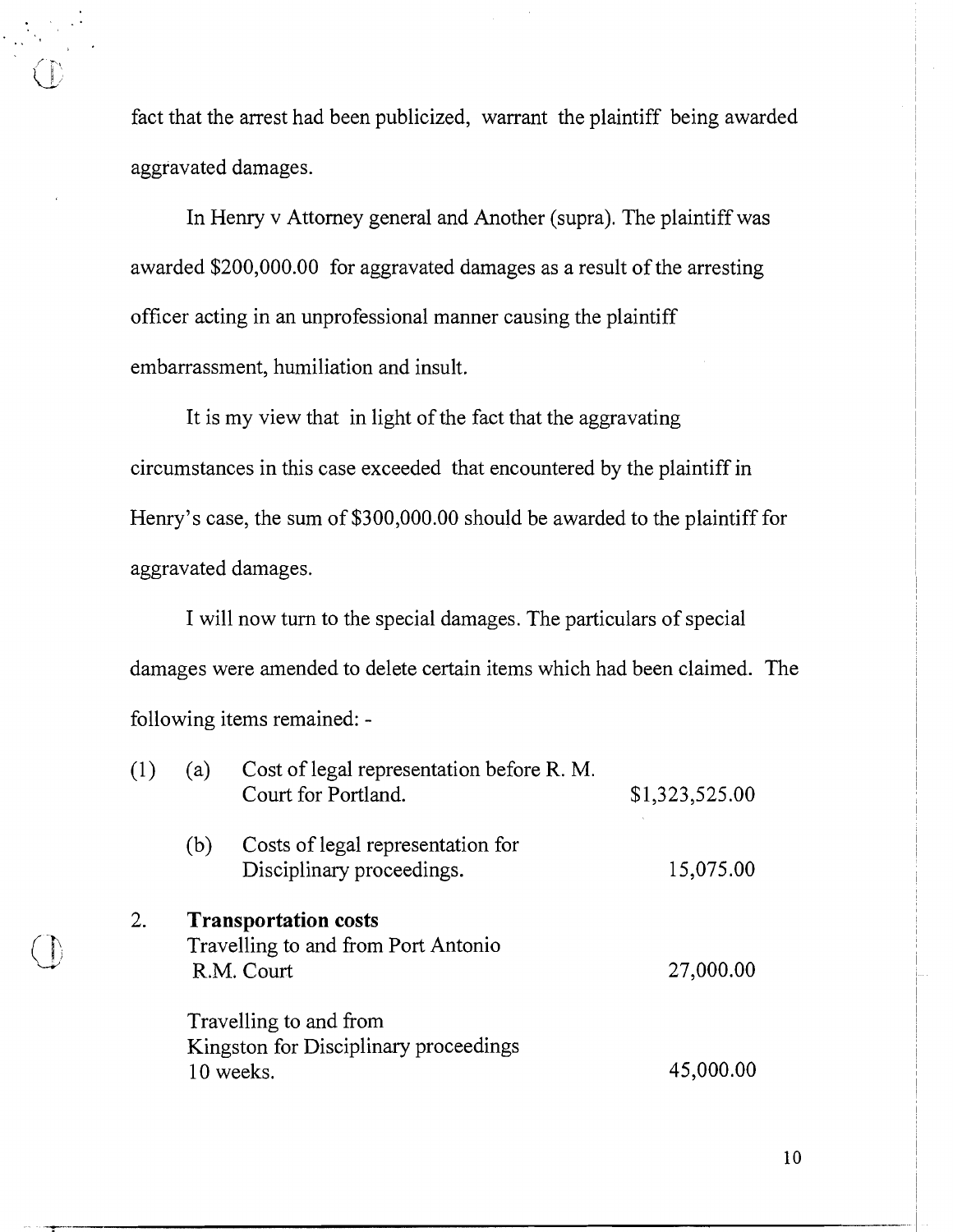## 3. **Medical expenses**

 $\mathbb{R}$ 

|    | (a)                           | Consultation with doctors              | 72,500.00  |
|----|-------------------------------|----------------------------------------|------------|
|    | (b)                           | Medication 1991-1999<br>and continuing | 270,000.00 |
| 4. | Loss of Income - Construction |                                        | 550,000.00 |

So far as the claim for legal representation is concerned, an invoice from the plaintiff's attorney-at-law for the sum of  $$1,323,525.00$  for legal fees was exhibited. It shows that the plaintiff had paid \$1,000.000.00 on account of those fees. The plaintiff, however, stated he had paid his attomey-at-law for his services with respect to the case. He could not recall the sum he paid. He asserted that he had obtained receipts yet none was tendered. This notwithstanding, he is entitled to an award for legal fees. However an amount of \$1,256,250.00 stated in the invoice for fees with respect to professional service rendered with respect to the criminal charge seems exorbitant. In my opinion, these fees have been inflated by being rendered in United States currency and reconverted to Jamaican currency. The plaintiff is not entitled to recovery of damages beyond that which is reasonable. Given the number of attendances at court which the attomey-atlaw would have made and having regard to all the circumstances, the sum of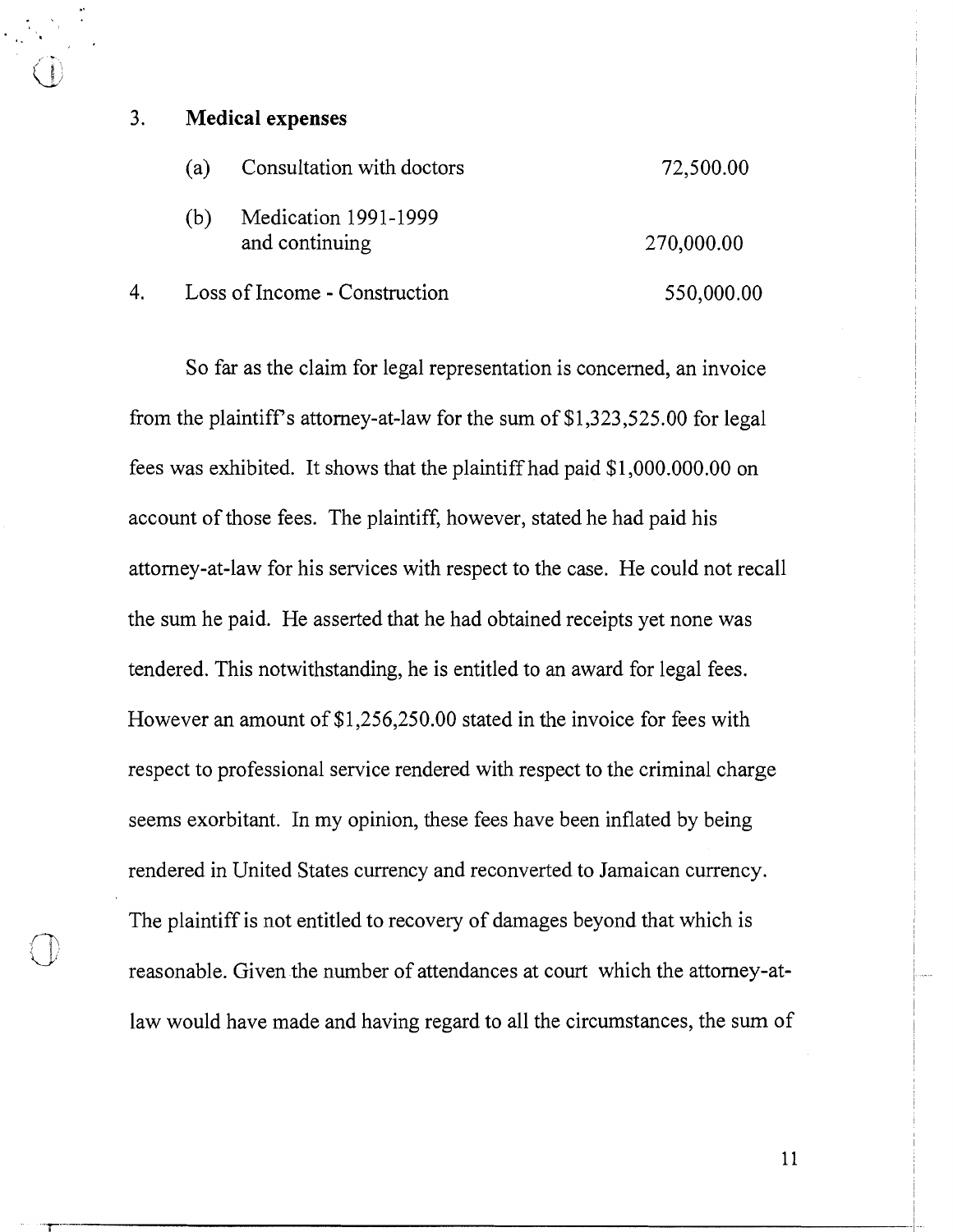\$500,000 .OO would be a reasonable fee which the plaintiff ought properly to pay and therefore this sum will be awarded for fees.

The claim of \$15,075 for legal fees with respect to the disciplinary proceedings taken against the plaintiff is allowed.

As to his claim for \$237,000.00 for travelling to and from the Resident Magistrates court for Portland, he stated that he had receipts for travelling but none were presented to the court. This item is disallowed. It was indicated that he would forego the claim for \$45,000.00 for travelling to and from Kingston to attend disciplinary proceeding hearings.

His claims for consultation with doctors and medication had not been proved and must be disallowed.

With respect to the claim for \$550,000.00, the plaintiff declared that it would have been the balance of money due to him pursuant to a contract for a construction at a site at Happy Grove School the performance of which he was unable to complete due his arrest.

The plaintiff was a Civil Servant at the time of his arrest. As a public officer he was subject to the orders, rules and regulations which govern public officers. S. 37 of the Staff Orders for the public service of Jamaica prohibits the engagement in work by public officers. That section provides as follows: -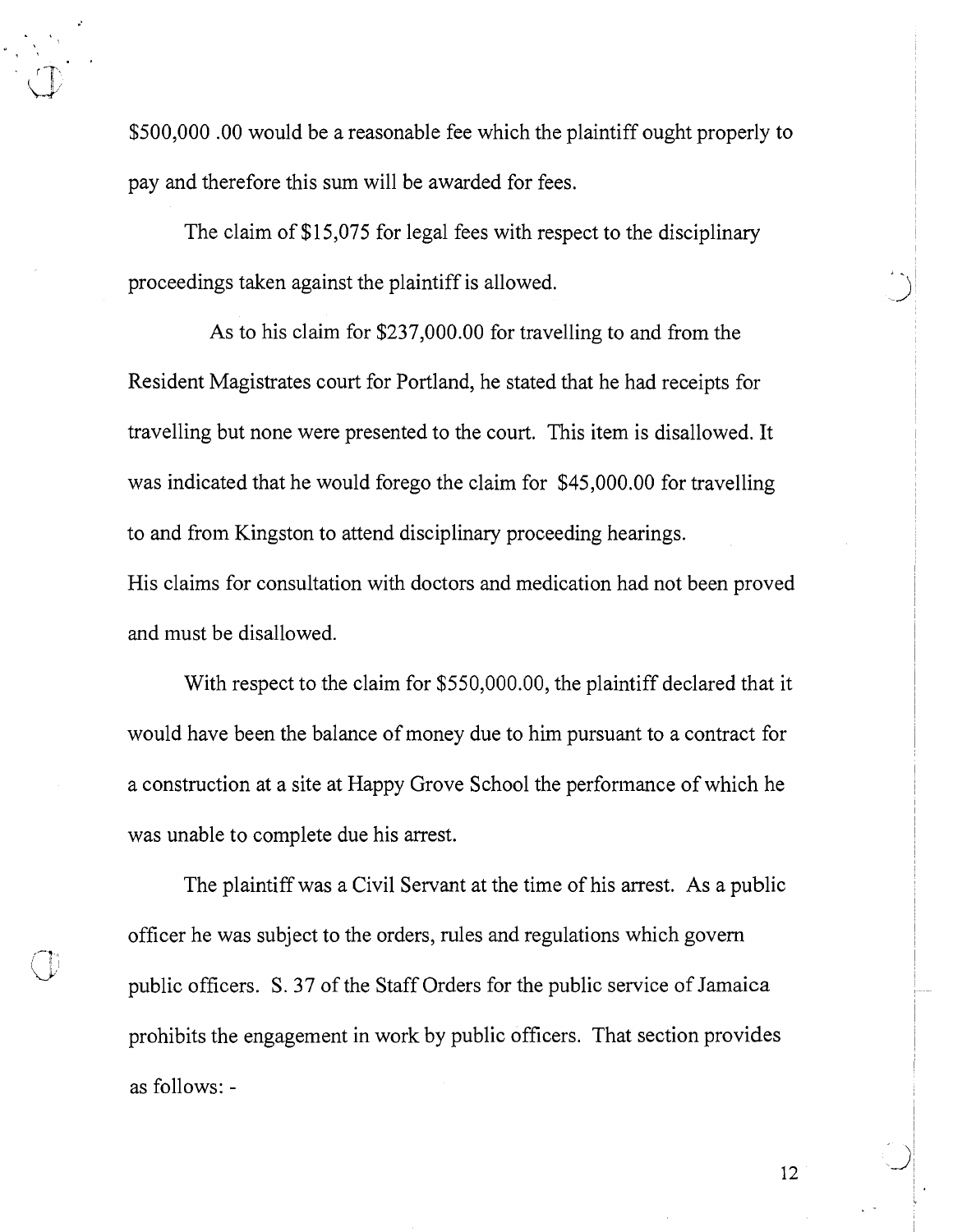**"3.7 Public officers are forbidden: to undertake any private work for payment or engage in trade or employ themselves in any commercial or agricultural undertaking without the consent of the appropriate Service Commission."** 

Evidence was given by Mrs. Jacqueline Mendez, Deputy Chief Personnel Officer, on behalf of the defendants. She testified that public officers engaging in private work for reward must obtain the consent of the Public Service Commission. Her perusal of the plaintiff's file did not reveal that he had been granted permission to operate any form of business. Additionally, no evidence has been adduced by the plaintiff to establish that he had been granted permission by the public Service Commission to undertake private work.. Consequently, this claim cannot be entertained.

A summary of the awards is as follows: -

Special Damages

Legal fees \$515,075.00

General Damages

| False Imprisonment        | \$60,000.00 |
|---------------------------|-------------|
| Malicious Prosecution     | 150,000.00  |
| <b>Aggravated Damages</b> | 300,000.00  |